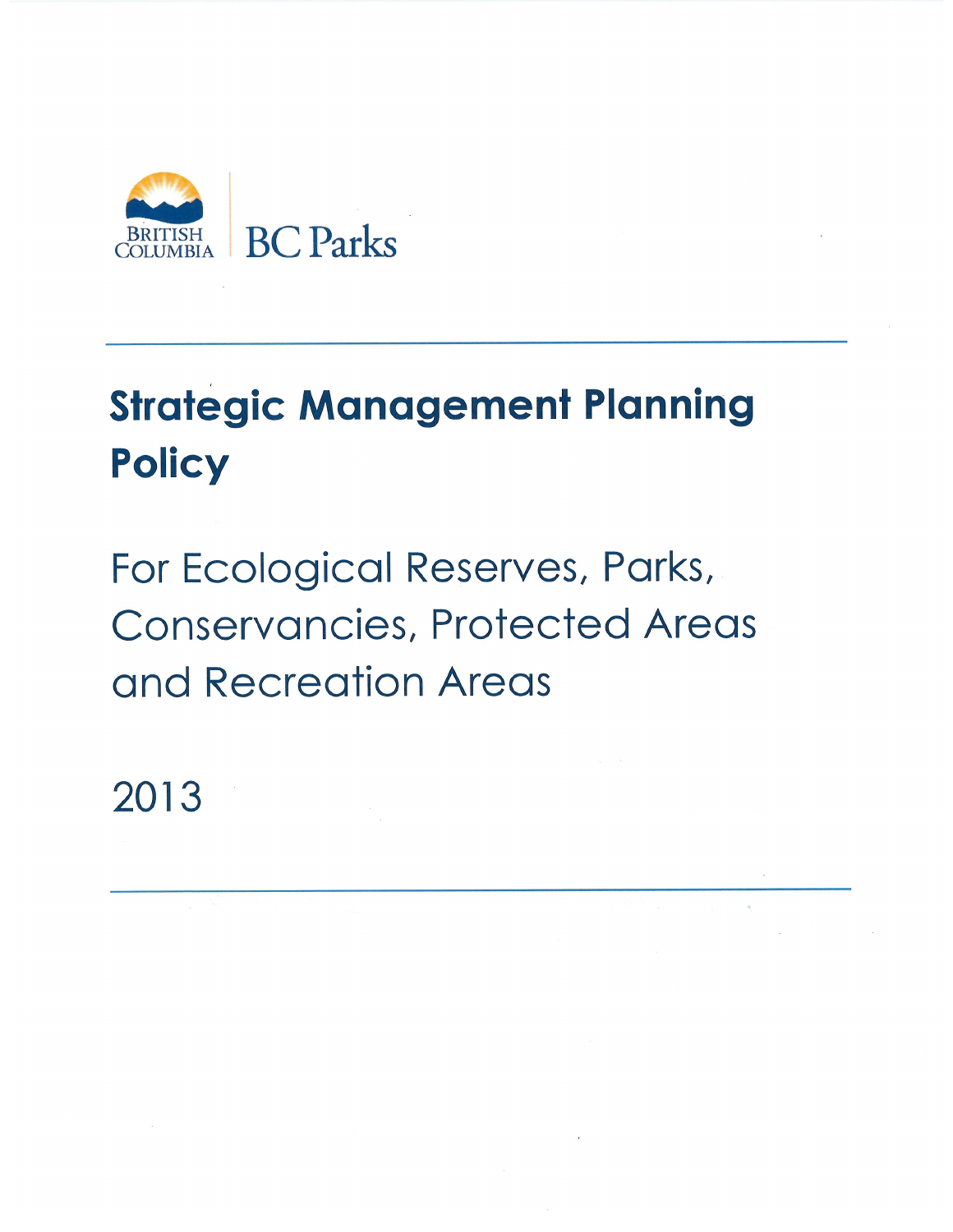This policy replaces all previous policy regarding management planning.

# **Document Approval:**

Lei Halls

Lori Halls **Assistant Deputy Minister** BC Parks and Conservation Officer Services Division

July 18, 2013

Date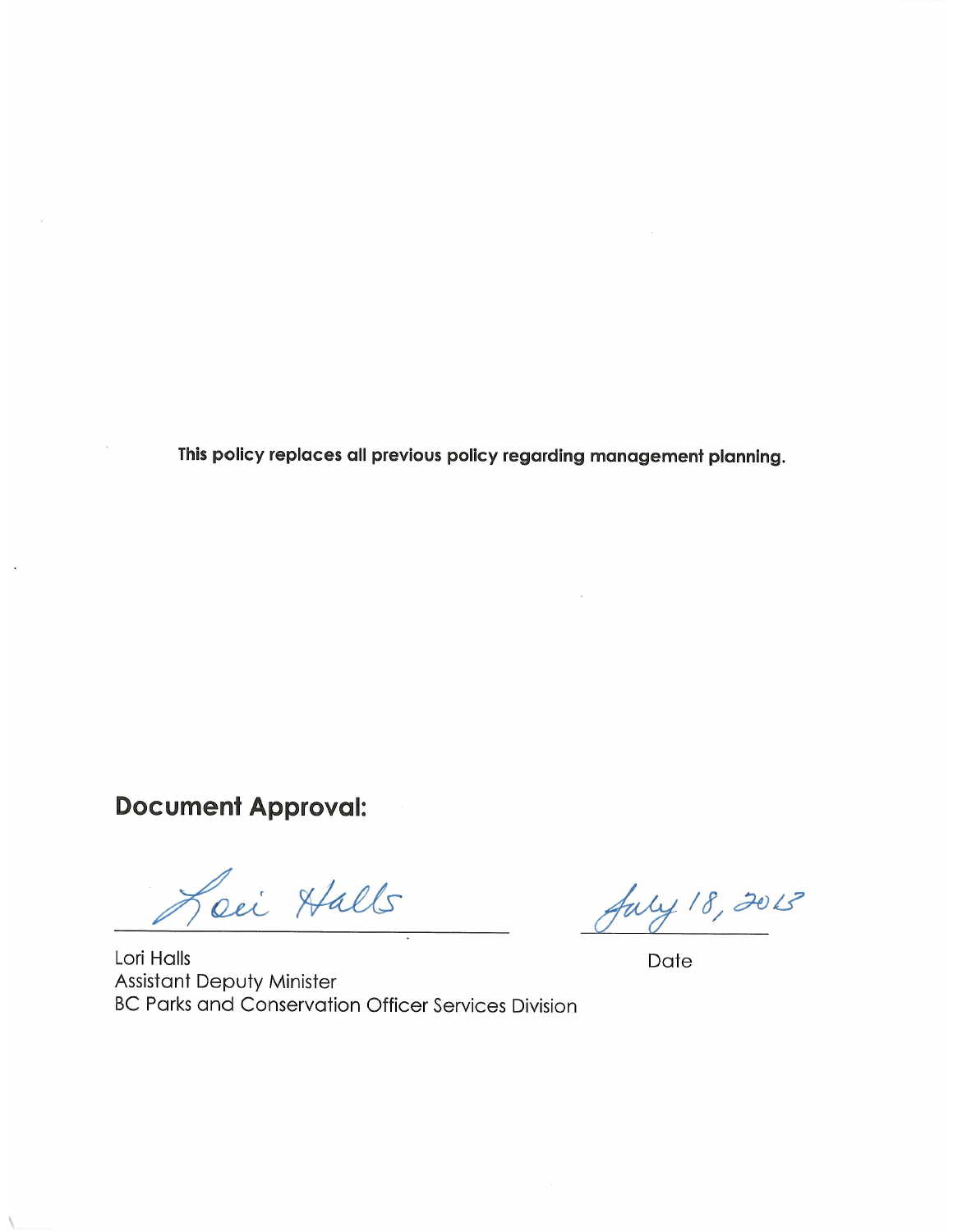# **Table of Contents**

| 2. What are the Management Planning Process and a Management Plan?1 |  |
|---------------------------------------------------------------------|--|
|                                                                     |  |
|                                                                     |  |
|                                                                     |  |
|                                                                     |  |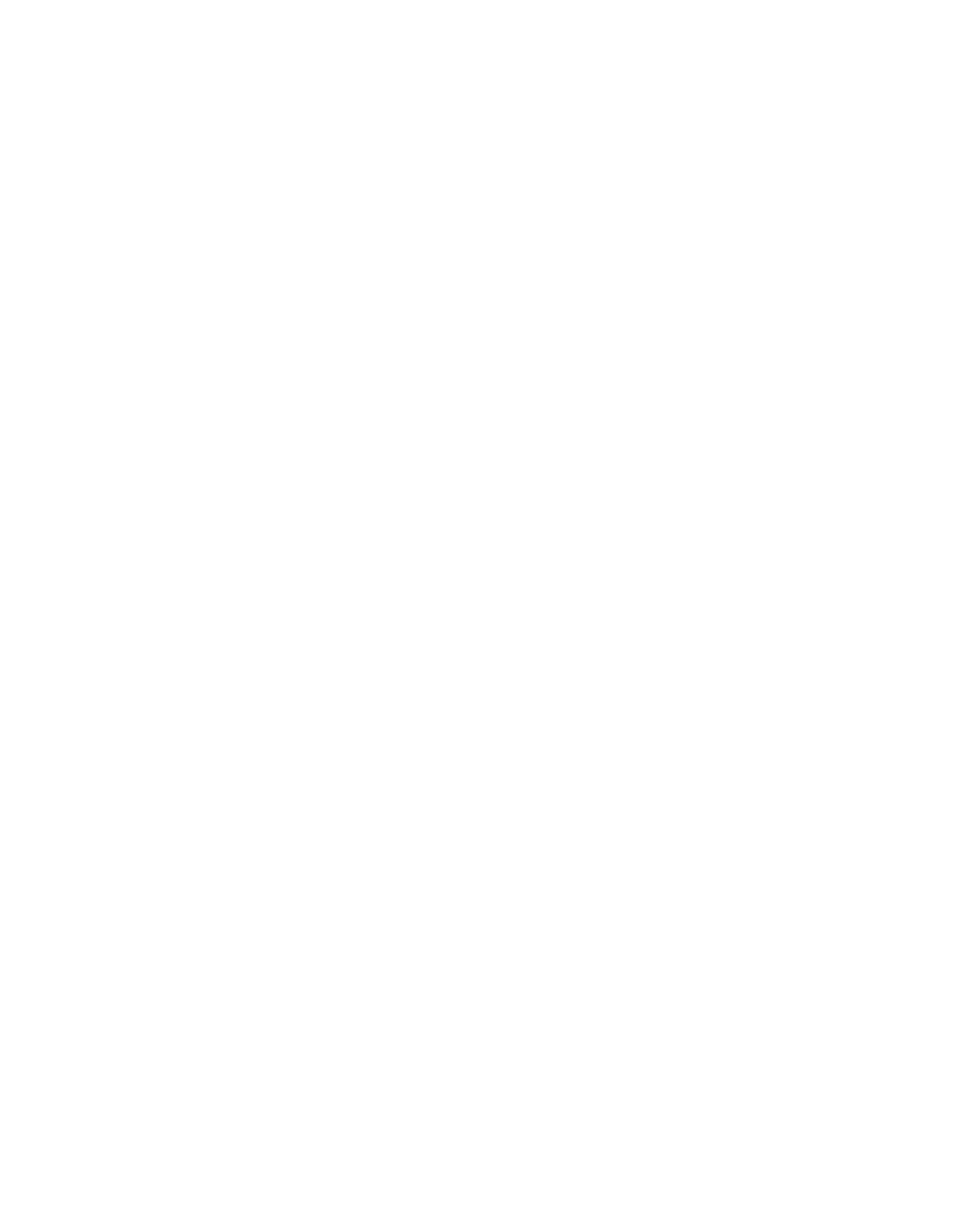# <span id="page-4-0"></span>**1. Introduction**

 $\overline{a}$ 

The purpose of this document is to define the strategic policies<sup>1</sup> which govern the form and content of management plans and the process to be followed in the preparation of management plans. Management plans are not required by legislation, but they are essential for providing direction to protected area managers, and represent a commitment to British Columbians regarding the protection and use of protected areas.

Throughout this document, the term "protected area" is used generically to describe "ecological reserves" established under the *Ecological Reserve Act* or *Protected Areas of British Columbia Act*, "parks", "recreation areas", or "conservancies" established under the *Park Act* or the *Protected Areas of British Columbia Act* or "Protected Areas" established under the *Environment and Land Use Act*.

# <span id="page-4-1"></span>**2. What are the Management Planning Process and a Management Plan?**

Management planning is a process of involvement and engagement with interested communities and individuals and a mechanism used by protected area managers to develop and achieve a shared vision and objectives for protected areas under their stewardship.

A management plan is the result of a management planning process and is developed with First Nations, local governments, the public and other interest groups. It outlines the management direction and desired future condition for a protected area and how to achieve it. Specific purposes of management plans are to:

- Guide the management, conservation and use of protected areas.
- Develop a shared long-term vision for a protected area by identifying its significance within the protected areas network.
- Respond to current and anticipated threats and opportunities by defining a set of clearly articulated and achievable management objectives and strategies.
- Convey a management vision and management direction to the public and management staff, enhancing BC Parks' public accountability.

<sup>1</sup> Strategic policies are high level policies that support the vision and foundation of BC Parks and guide the management of BC Parks' protected areas system at a province-wide scale. Operational policies provide further detail and guide the day-to-day operations of parks and protected areas.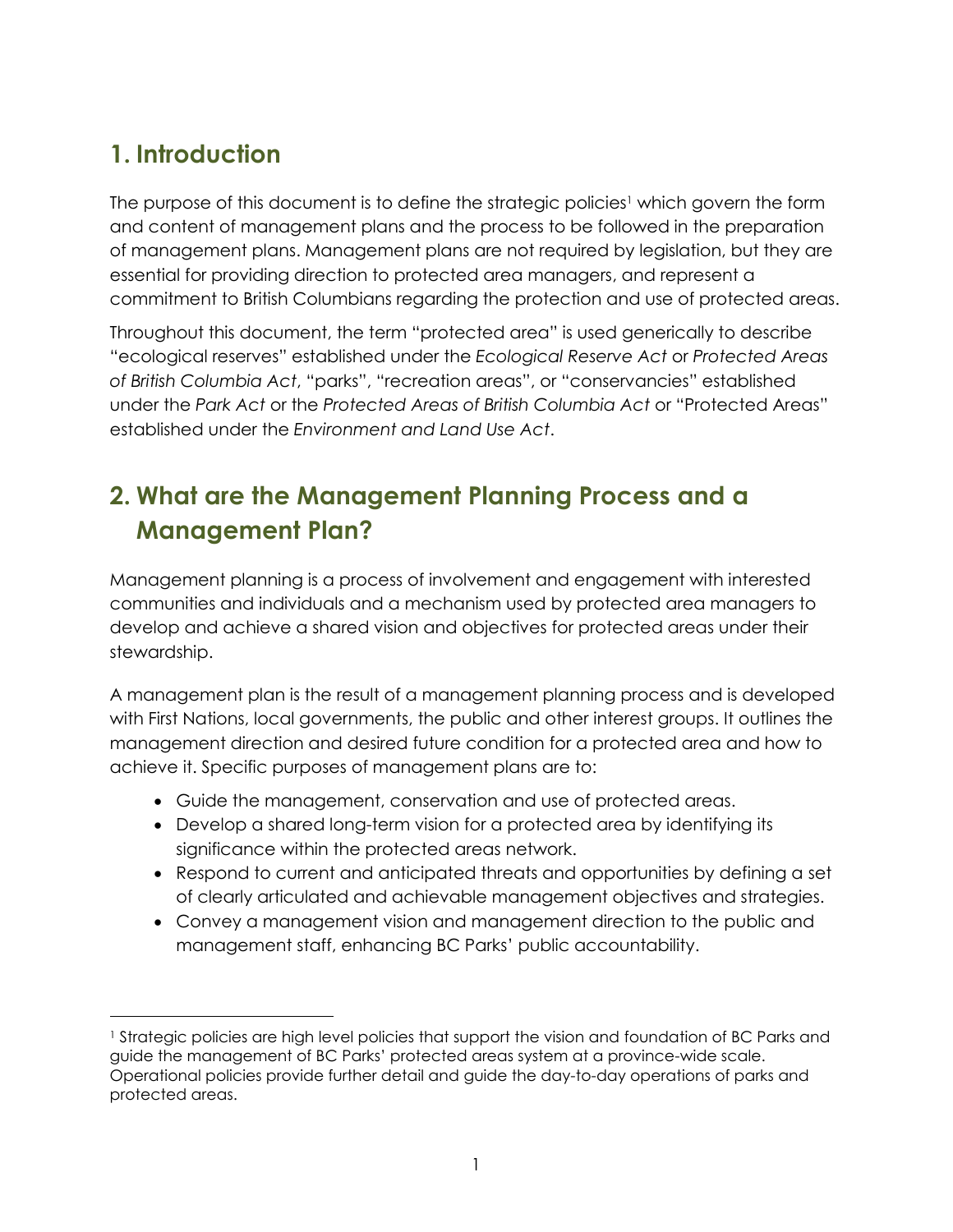- Describe the ecological integrity and the primary values for which the protected area was established and define their desired future condition.
- Ensure that the management of protected areas meets legislated requirements and other mandated commitments.
- Ensure that ecological, cultural and recreation management objectives are clearly defined.
- Gain First Nations, public and interest groups' involvement in protected area management.
- Provide a framework for decision-making and to set priorities for implementing those decisions.
- Identify the types, location and threshold of uses and activities appropriate within different parts of a protected area including appropriate levels of visitor use and facility development.
- Guide the appropriate use of limited resources by identifying, describing and prioritizing the management actions required to achieve the objectives for the protected area.
- Serve as a tool to inform the public, governments and BC Parks staff of the vision, management direction and priorities for protected areas.

# <span id="page-5-0"></span>**3. Management Planning Principles**

Management planning will be guided by the following set of principles:

- The management planning process will ensure that a management plan is understandable and usable by both staff and the public, and is scope and scale appropriate to the protected area.
- Management planning recognizes the role and value of partners, the public and interest groups, and engages them in a meaningful way.
- Management planning is a flexible process that can be adapted to accommodate: the complexity of each protected area; the degree of First Nations/public/interest group involvement and/or concern; evolving knowledge of ecological processes; and changing trends in recreation and societal values.
- Management planning is inclusive. Everyone involved in the process has a role to play in ensuring that management plans are developed, reviewed, implemented and monitored in a timely and effective manner.
- Management planning is creative, responsive and systematic.
- Management planning involves interagency cooperation and involvement (given that ecosystems, ecosystem services and human uses extend beyond protected area boundaries).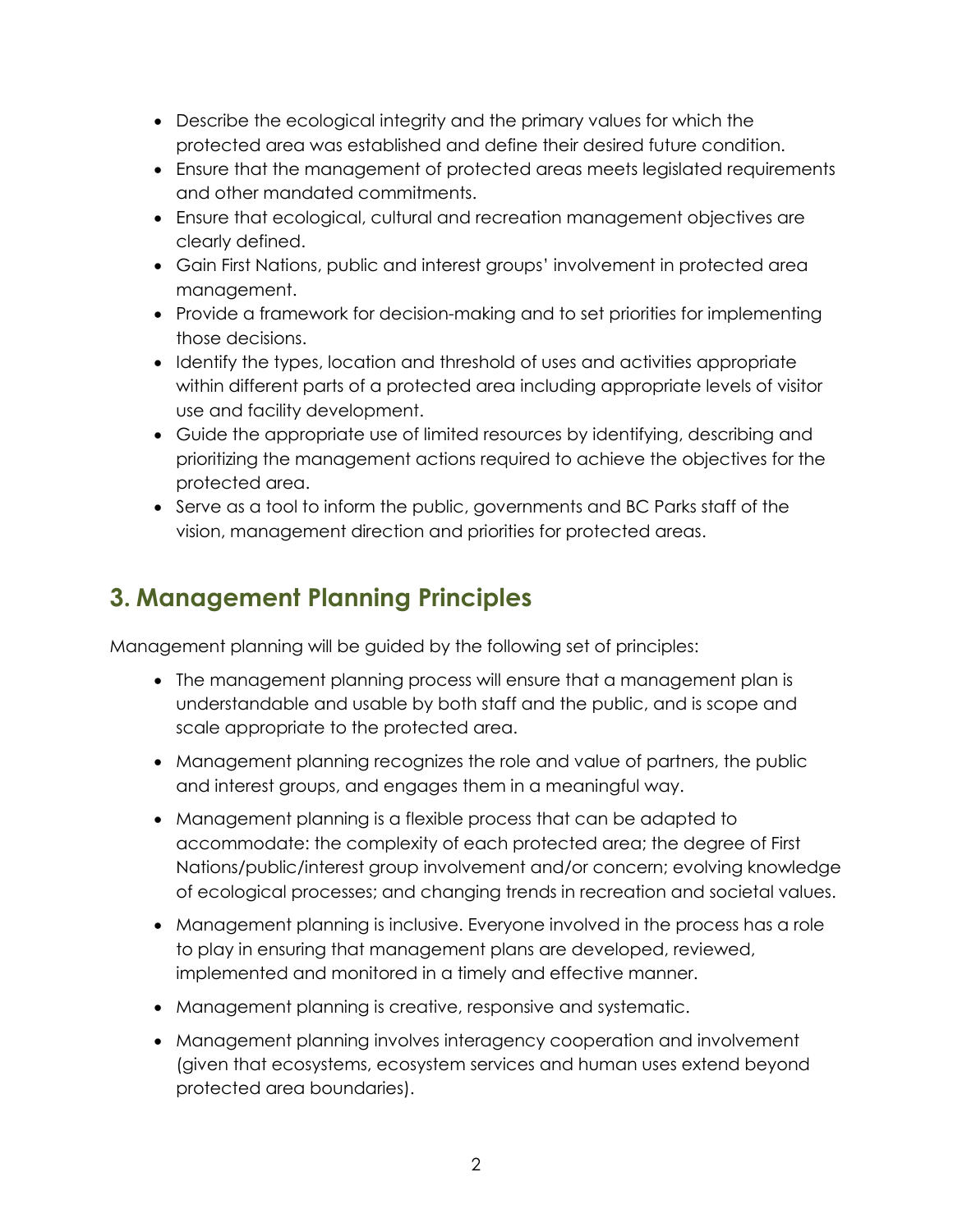- The development of the management plan follows a defined process with standard stages.
- The management plan is one component of the management planning process. The process continues through the implementation of the management plan, monitoring of its implementation, and review of the management plan to ensure its validity.
- Efforts will be made during the management planning process to resolve any known management issues.
- Management plans will be assessed for relevancy through periodic review. Management plans deemed no longer relevant will be subject to an amendment or a new management plan.
- The management plan is part of a management framework used to manage B.C.'s protected areas; other parts of the framework include legislation, assessments and operational plans.

# <span id="page-6-0"></span>**4. Management Framework**

Management plans are a component of a larger management framework that consists of legal and strategic direction and other plans or related documents which derive from or support it. Figure 1 shows the management framework for BC Parks.

The highest level of direction for managing protected areas is provided by legislation (e.g., the *Park Act*, the *Ecological Reserve Act*), which defines the parameters within which a protected area must be managed.

Land use plans provide direction for landscape/regional level land management including the establishment of new protected areas and, sometimes, appropriate activities within those new protected areas.

Government to government agreements (e.g., Reconciliation Protocols, Collaborative Management Agreements), agency corporate plans (e.g., ministry service and program plans), policies (e.g., Conservation Policy), and strategies (e.g., Facility Management Strategy) are also associated with management plans, providing higher level strategic direction for management planning.

Operational policies/plans, guided by management plans, provide a high level of detail to guide the daily operations of specific protected areas (e.g., annual management plans, fire management plans).

Tools provide guides and information to support the development of management plans (e.g., Guide to Management Planning, Conservation Risk Assessment).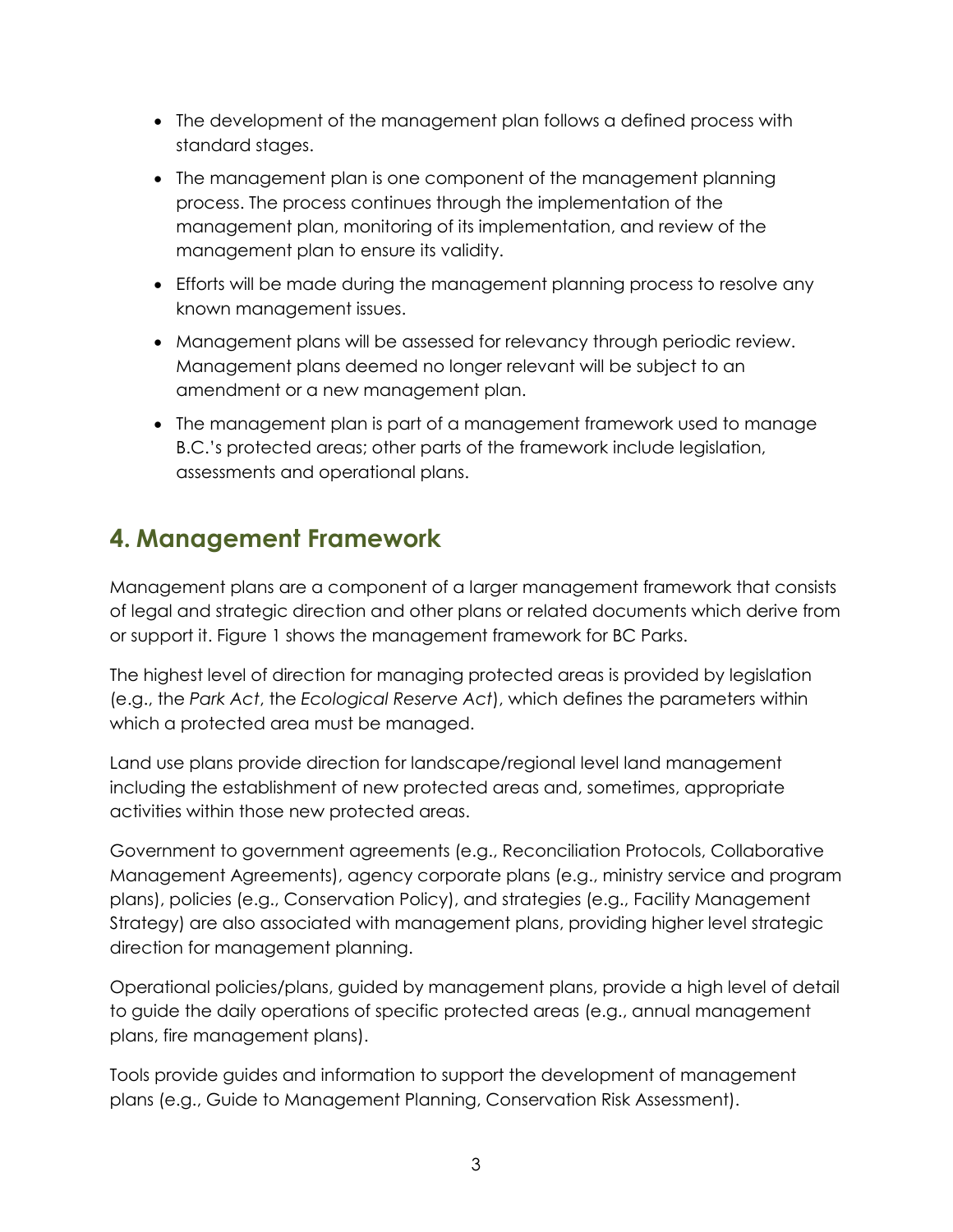#### **LEGISLATION**

Legislation, such as the Park Act and the Ecological Reserve Act, defines the regulatory parameters within which a protected area must be managed.

#### **LAND USE PLANS**

provide regional or landscape level land use direction such as the establishment of new protected areas or specifying allowable uses in protected areas.

## **GOVERNMENT TO GOVERNMENT AGREEMENTS**

provide guidelines for **First Nations** engagement and consultation (e.g., Reconciliation Protocols).

#### **BC PARKS POLICIES, GUIDELINES &** STRATEGIES provide highlevel agency direction (e.g., BC Parks Strategy, Conservation Policy, Facility Management Strategy, Management Planning Policy).

#### **TOOLS** provide

information to support the development of management plans (e.g., Guide to Management Planning, Conservation Risk Assessment).

#### **MANAGEMENT PLANS**

provide the written communication of the management direction determined through a process of involvement. It is a mechanism that assists protected areas managers to define and achieve the vision and objectives for the protected areas.

#### **OPERATIONAL PLANS & GUIDELINES**

provide a high level of detail to guide the day to day operations in protected areas (e.g., annual management plans, wildfire management plans).

**Figure 1:** Management Framework for BC Parks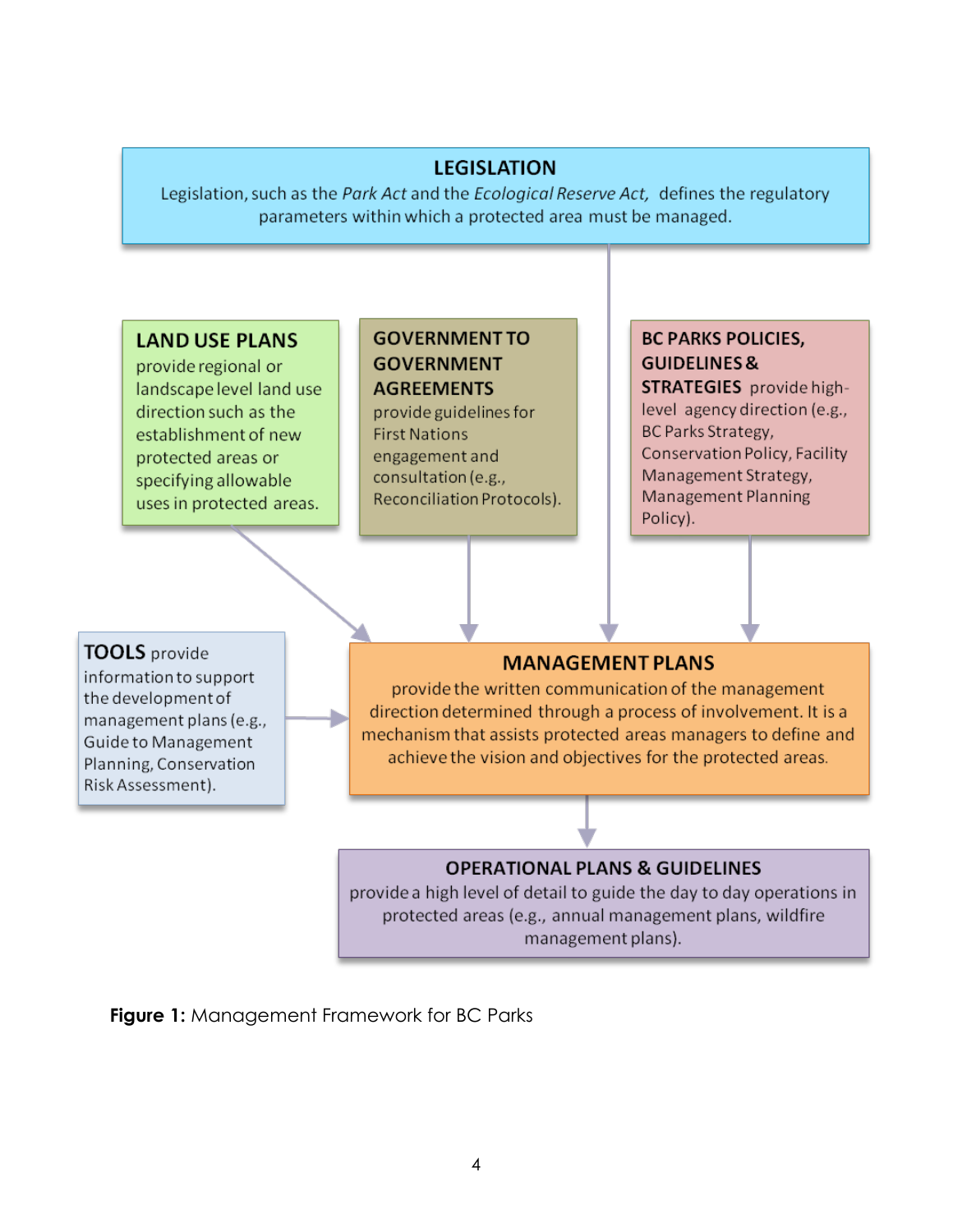# <span id="page-8-0"></span>**5. Strategic Policies**

To ensure a common form, content, and process, all management plans and management planning processes must adhere to the following set of strategic policies:

#### **5.1 Management plans will be completed for all protected areas.**

A management plan must be prepared and kept current for each protected area. Management plans must be prepared as soon as practicable after the establishment of a new protected area, subject to available resources and the ability of key planning partners to participate.

The BC Parks management planning program will set priorities for completing management plans on an annual basis based on the criteria described in the BC Parks Management Planning Manual.

## **5.2 No major new uses, new development or major expansion of existing services will be allowed without approved management direction.**

Prior to major new development or the initiation of a new major use in newly established and existing protected areas, an approved management plan must be in place. Existing management plans may require an amendment prior to a major expansion of existing services or a major change to the approved appropriate uses for a protected area (see 5.6 and 5.16).

In general, a major use or expansion is one that may cause significant changes to visitor experiences, cultural values and/or the natural environment conditions that exist in the protected area.

#### **5.3 All management plans require approval.**

Management planning documents must be approved by BC Parks. The management plans may also be approved by other planning partners (e.g., First Nations, non-government agencies). The BC Parks Management Planning Manual and Management Plan Review and Approval Guide provide detailed guidance on required approvals.

## **5.4 Management plan products that were approved prior to the implementation of this policy may still be considered valid.**

Current approved management planning products with names other than 'management plan' (e.g., master plan, management direction statement, purpose statement and zoning plan, interim management statement) may be considered valid; all existing management planning products will be regularly assessed by BC Parks staff to determine their continued validity. All management direction documents completed after the date of approval of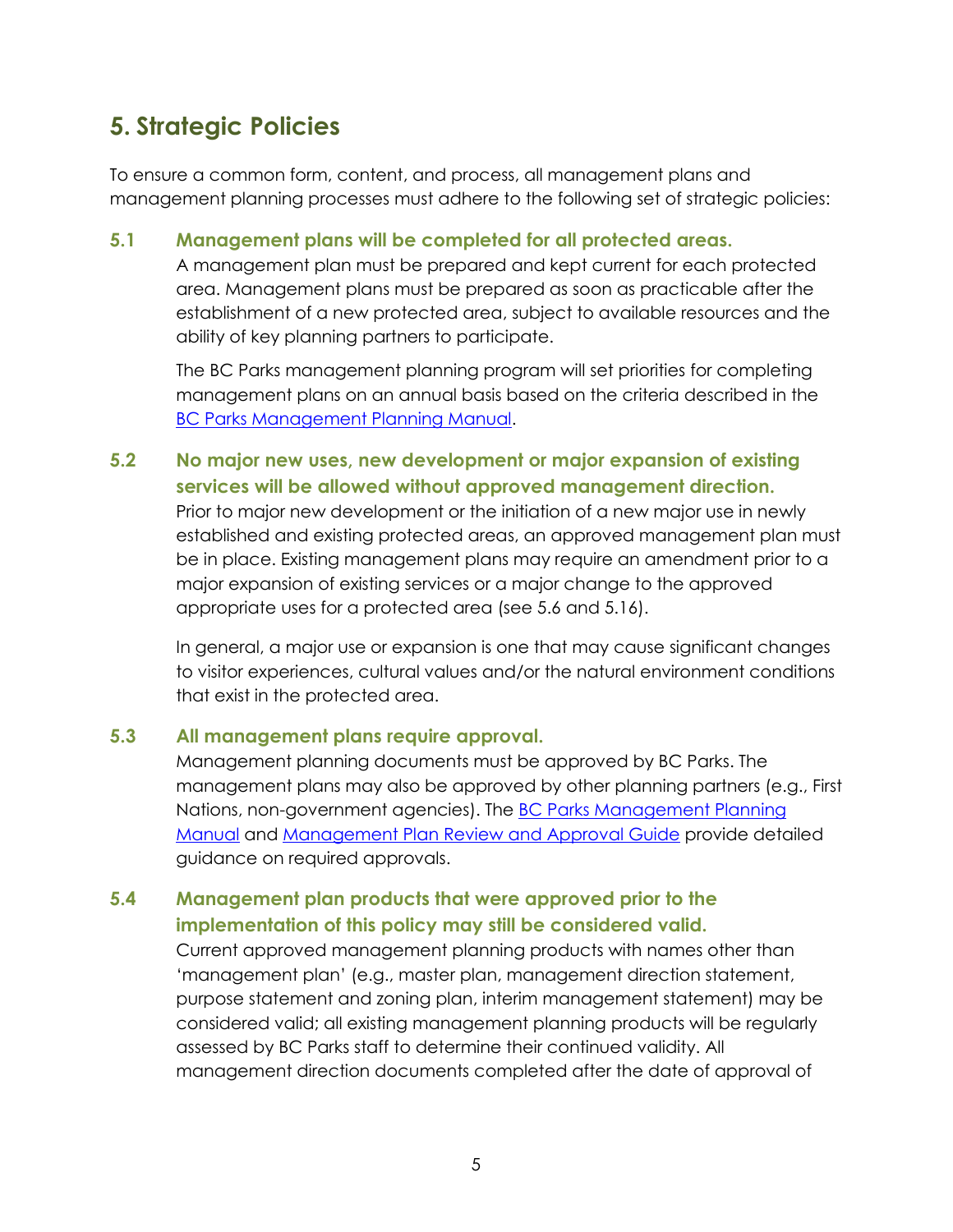this policy will be approved as 'management plans' (i.e., previous terminology will no longer be used).

## **5.5 The BC Parks Zoning Framework will be applied to all protected areas (both land and water) with the exception of ecological reserves.**

Every management plan (for protected areas other than ecological reserves) will include a zoning plan, a map that delineates management zones, and a description of the desired natural and cultural environment and visitor experience for each zone. The zoning plan will also describe the management actions required to attain the desired conditions in each zone. The BC Parks Zoning Framework provides details about zone attributes (e.g., appropriate activities, types of facilities, etc.).

## **5.6 The scale of the management plan must be appropriate to the protected area.**

Management plans will vary based on the complexity of values and management needs of a protected area. BC Parks will consider combining management plans for: geographically-related protected areas with common values and objectives; protected areas that face similar issues, uses, and environmental effects; protected areas that are part of the same collaborative management agreement; and protected areas with the same interest groups and local communities.

#### **5.7 Management plan direction will be coordinated and integrated with the larger ecosystem, social and cultural landscape.**

Management plans must be prepared and implemented within the context of landscape connectivity, dynamic ecosystems and a changing climate. Management plans should take local development processes and the activities of other agencies and organisations working in the area into consideration, as well as the input of local communities.

#### **5.8 Management plans will provide direction on appropriate and inappropriate activities and uses.**

Management plans will provide direction on activities and uses that are appropriate within a protected area. Not all activities and uses are appropriate for a particular protected area, a particular location, or a particular temporal period. The management plan will provide guidance on the appropriate level or scale of each activity/use. In some cases, the appropriateness may not be confirmed until further assessments are completed.

The management planning process will also confirm activities and uses that are not appropriate.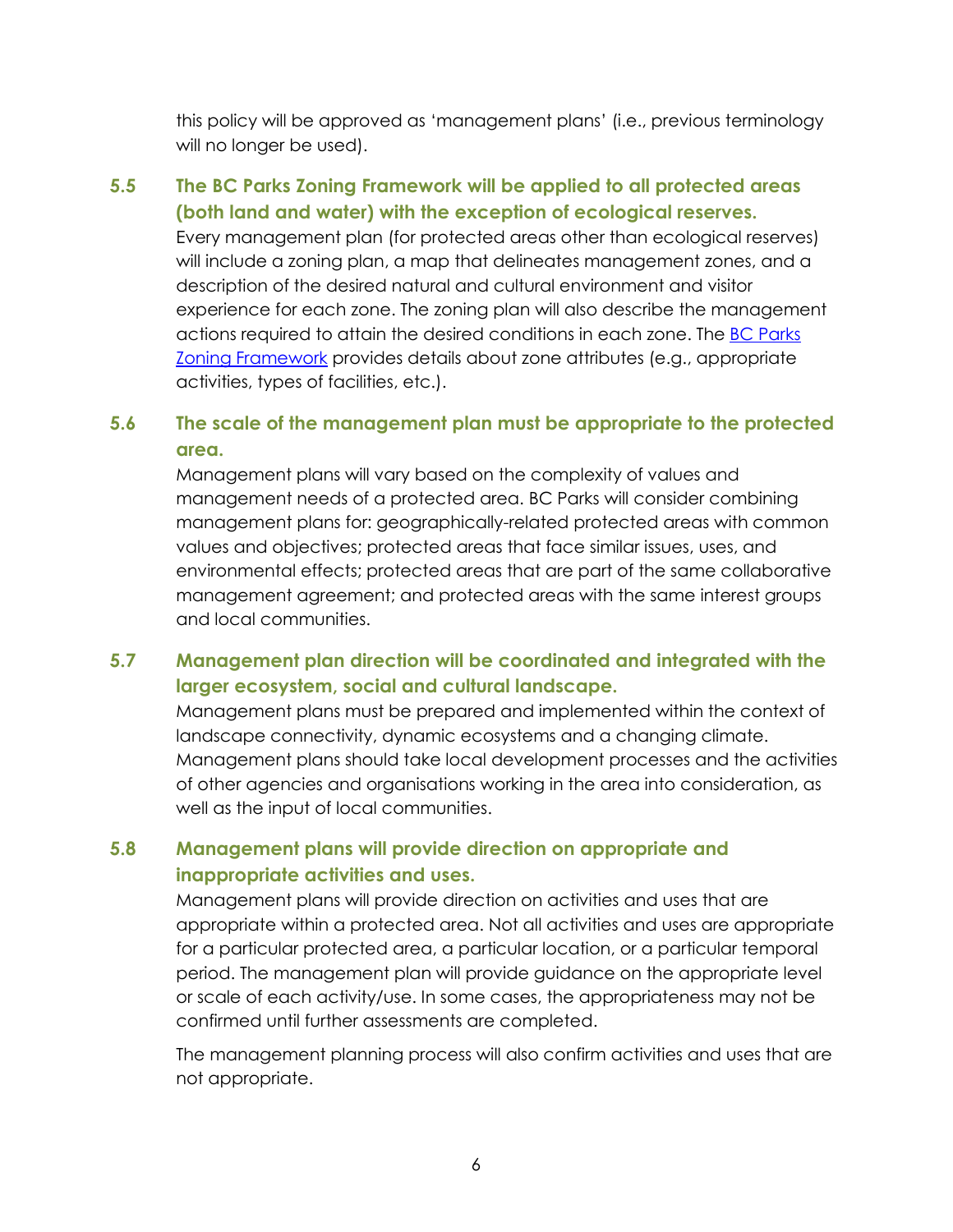## **5.9 Management plans will address known and anticipated management issues.**

Objectives and strategies in a management plan will address known current and future management challenges and opportunities that might affect the ability to achieve the vision for the protected area.

## **5.10 Management plans will be prepared with the involvement of the public and interest groups.**

The public must have an opportunity and be actively encouraged to review management plans and provide comments to BC Parks through a variety of means.

The level of public engagement and the type of public consultation required will vary according to the specific circumstances of the protected area in question. All management planning processes will provide open and transparent access (as appropriate) to background information, draft management planning documents and the rationale behind planning decisions.

At a minimum, public engagement will include a public announcement and a 30-day web-based public review period for the draft management plan. Other public engagement opportunities (e.g., public forums, meetings) may be provided during individual management planning processes.

#### **5.11 Management plans will be prepared with the involvement of, and in consultation with, First Nations.**

During the development and review of a management plan, BC Parks will consult with all First Nations whose traditional territories align with the protected area. First Nations communities are intrinsically connected to, and continue to use, protected areas. Often, First Nations have a considerable amount of information about the values and issues in protected areas, and may hold Aboriginal or treaty rights which may be exercised in those areas.

Additionally, BC Parks will seek to work collaboratively with First Nations where a collaborative agreement exists between BC Parks and the First Nation. There are a number of such agreements in place throughout the province that provide a framework for collaborative management plan development. Additionally, there are a large number of other government agreements to assist First Nations in capacity building related to protected areas management, as well as to support and advance treaty negotiations.

#### **5.12 All management plan processes require an approved project plan.**

Project plans will follow the approved BC Parks template. The project plan must identify the purpose and objectives of a management planning project, structure and roles of the planning team, key management issues/opportunities,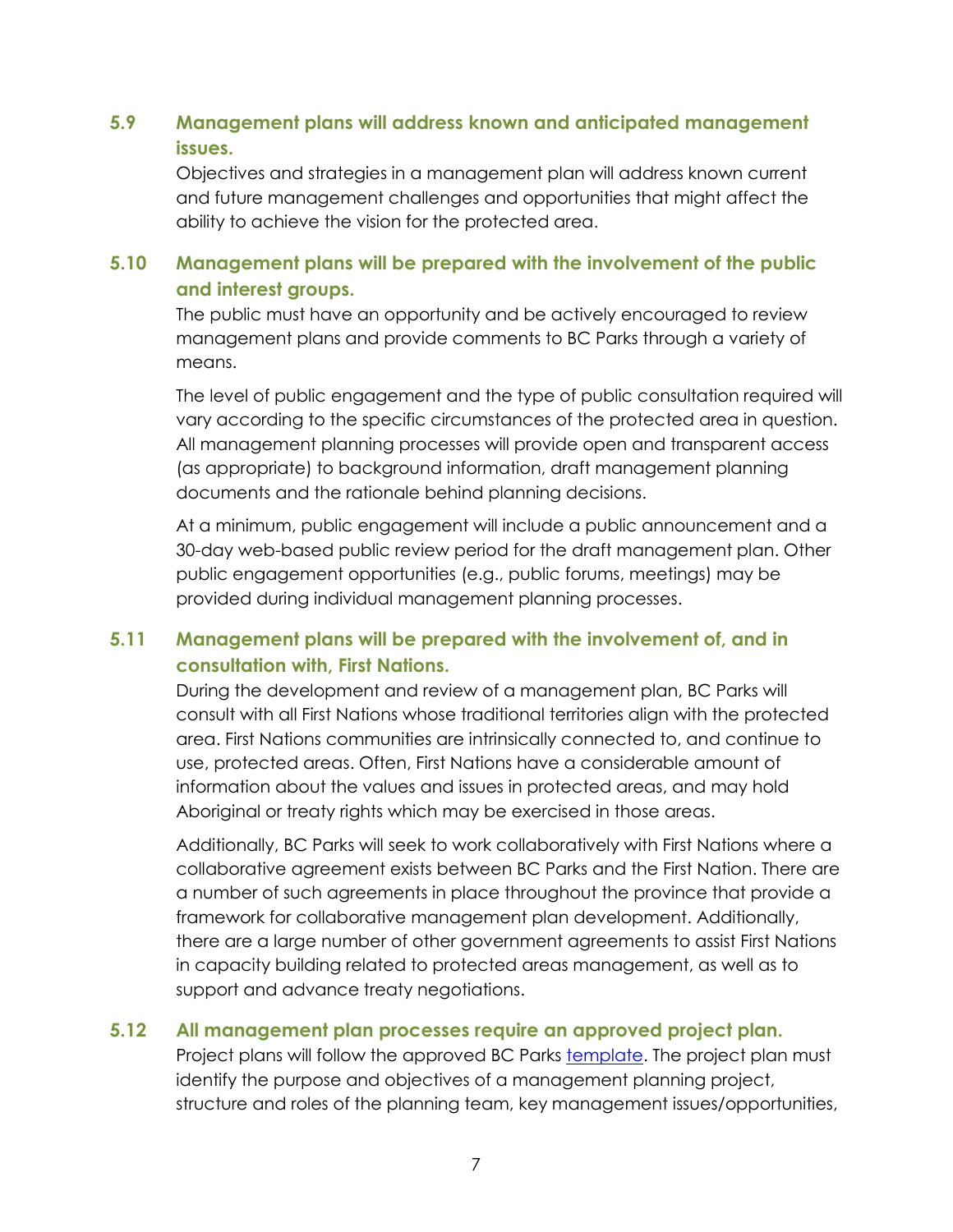planned First Nations consultation and public engagement activities, a project schedule, and a project budget.

#### **5.13 Management plans will follow a standard format.**

Management plans will follow the approved management plan template and be developed according to standards outlined in the BC Parks Guide to Writing Protected Area Management Plans. Although management plans must follow a standard format, the level of detail and complexity will vary between management plans and diversity in management plan content will be encouraged. Alternate management plan formats may be acceptable in some circumstances (e.g., when a management plan is being collaboratively developed) provided that content meets provincial standards. The variation in detail and length of management plans will depend on known current and future management issues, community interest and the complexity of the management issues associated with the protected area.

## **5.14 The status of the management planning project will be communicated in a timely manner.**

During the management planning process, appropriate opportunities will be identified to inform interested parties on the status of the process.

Upon approval of a management plan, BC Parks will ensure that those involved in the process, including First Nations, the public and interest groups, are informed of the approval of the management plan.

#### **5.15 The effectiveness of management direction will be evaluated.**

The effectiveness of management direction will be measured to determine whether the direction was successful in achieving what it was intended to achieve (i.e., was it effective?). The BC Parks Management Planning Manual describes the criteria and process for effectiveness monitoring.

## **5.16 Management plans will be reviewed as necessary to determine whether they continue to be relevant and appropriate.**

An internal management plan validity assessment will be completed for each management plan on a regular basis (i.e., every five years) to determine whether management direction continues to be valid. This internal assessment may be integrated with existing business processes (e.g., annual management planning) and will result in one of the following recommendations:

**No change:** The management plan is deemed to be relevant in its current form.

**Administrative update:** No substantive change to the original management direction is required, but an error or omission is identified that is anticipated to have no First Nations, public or interest group interest or need for involvement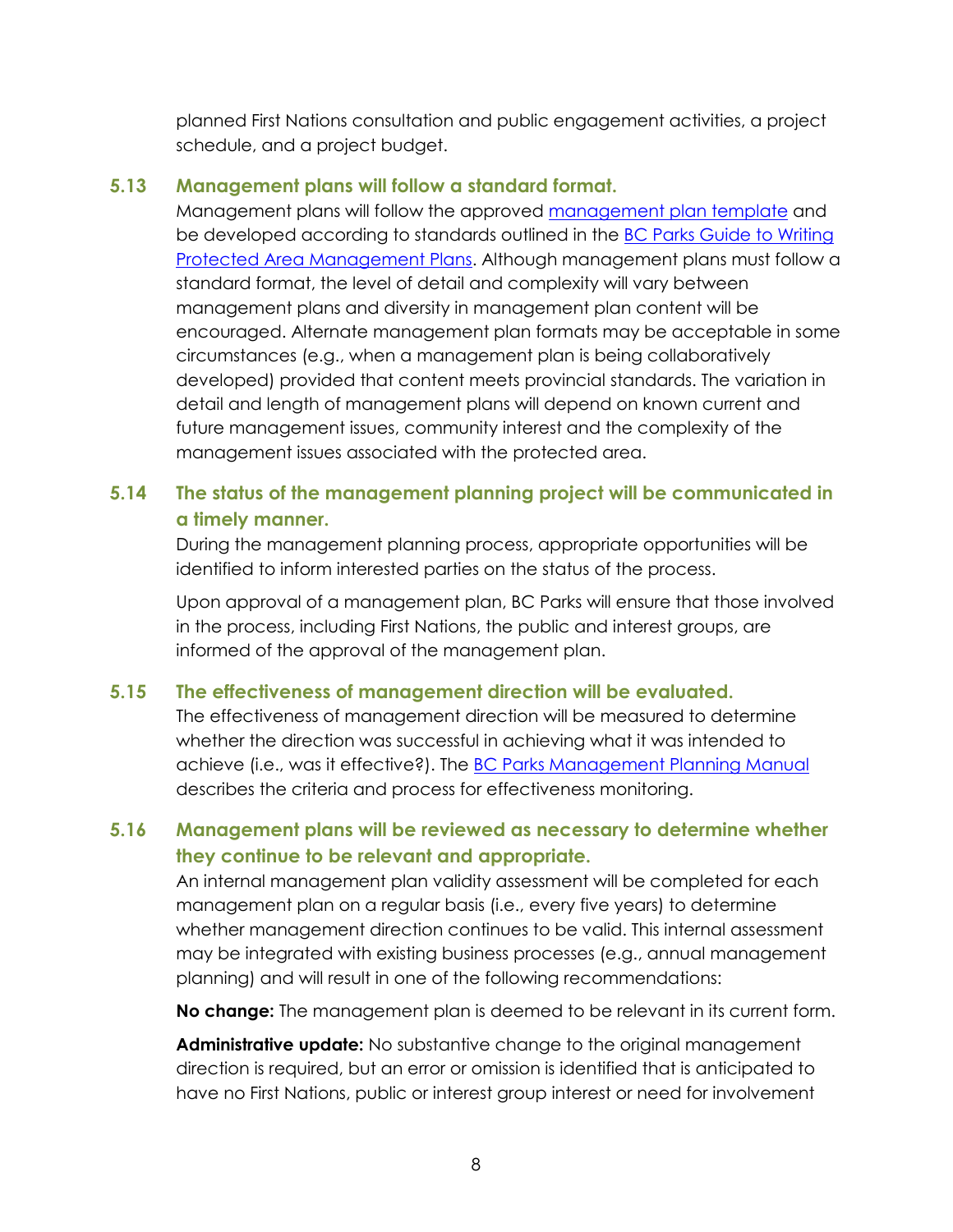(e.g., spelling or grammatical errors, correcting inaccuracies in descriptive information about the area).

**Amendment:** The management plan requires a change to a specific component of the management plan, but the remainder of the management plan is unaffected and the role of the protected area remains unchanged. An amendment project must involve public review and comment of the proposed changes.

**New Plan Required:** The management plan does not provide relevant direction for existing or anticipated issues and is no longer considered valid. Multiple components of the management plan require revisions or otherwise significant changes are proposed to a management plan. A full management planning process is required.

A new or amendment management planning project can also be triggered by a public request or changing conditions within the protected area including: a natural event that results in significant environmental change (e.g., wildfire); discovery of a significant value that requires new management direction; significant new visitor activities, services or facilities; new information about the effectiveness of management strategies; or an urgent need for ecosystem restoration.

#### **5.17 Management plans will be developed and amended according to established BC Parks management planning guidelines.**

The management planning process will be carried out according to established guidelines outlined in the BC Parks Management Planning Manual. Guidelines specify First Nations and public engagement requirements, management planning project team composition and function, management planning document review and approval requirements, and required steps in the management planning process.

Guidelines also include criteria that will be used to determine management planning priorities at a regional and provincial level. Management planning priorities will be reviewed annually.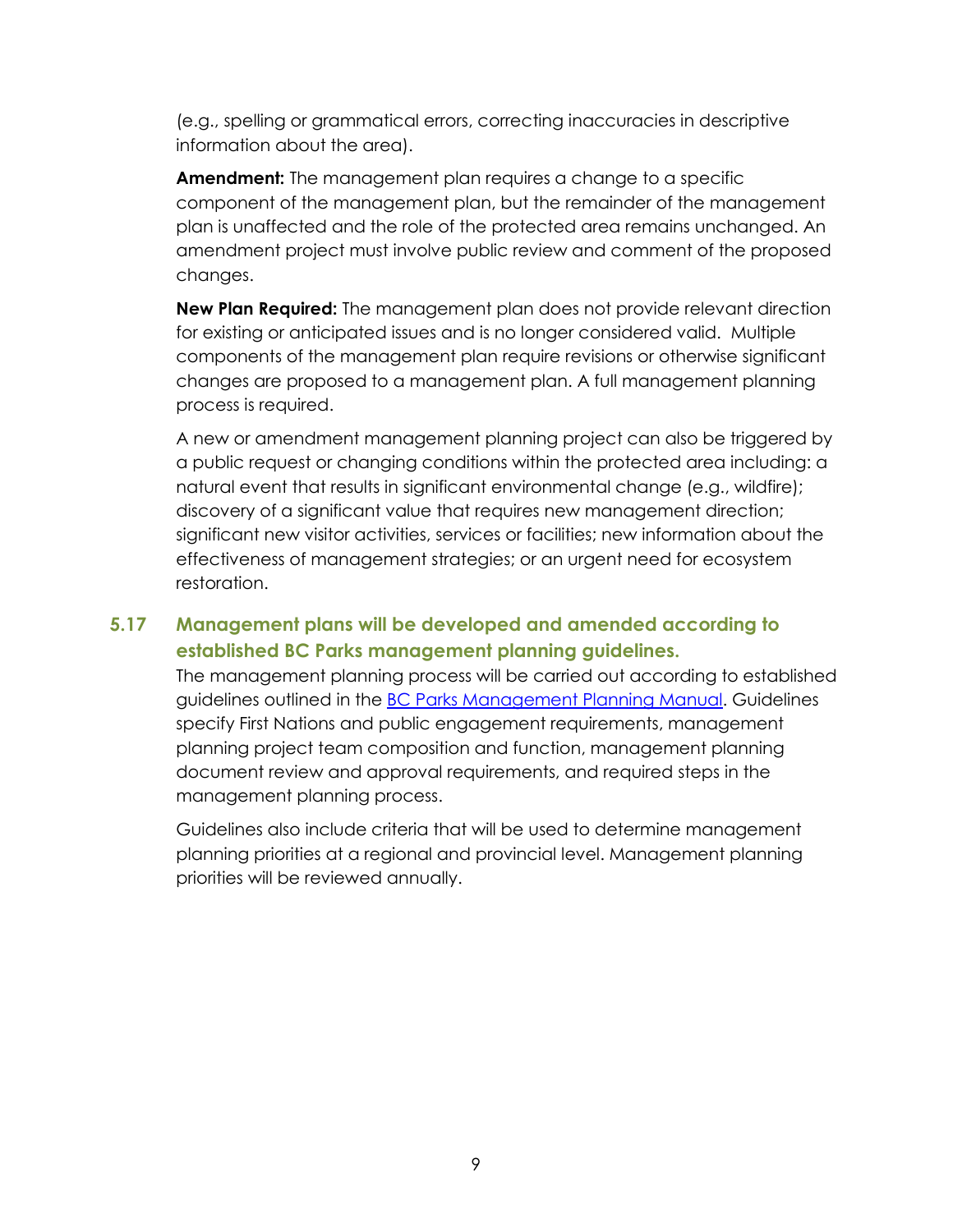# <span id="page-13-0"></span>**6. Glossary**

**Annual Management Plans (AMPs)** are operational plans that provide direction on the management of individual protected areas by identifying specific tasks for a fiscal year.

**Conservancies** are areas of Crown land established by or under the *Park Act* or the *Protected Areas of British Columbia Act*. They are established for:

- (a) the protection and maintenance of their biological diversity and natural environments;
- (b) the preservation and maintenance of social, ceremonial and cultural uses of First Nations;
- (c) the protection and maintenance of their recreational values; and
- (d) to ensure that development or use of their natural resources occurs in a sustainable manner consistent with the purposes of (a), (b) and (c) above.

Conservancies provide for a wider range of low impact, compatible economic opportunities than a Class A park, however commercial logging, mining and hydroelectric power generation, other than local run-of-the-river projects, are prohibited.

**Collaborative Management Agreement (CMA)** is a strategic agreement between BC Parks and a First Nation that assists in the development of a collaborative relationship between the First Nation and BC Parks with respect to planning, management and use of protected areas within the traditional territory of the First Nation. A CMA recognizes the First Nation's aboriginal rights and (or) interests in the planning, management and use of those protected areas.

**Conservation Risk Assessment (CRA)** is a process that identifies conservation values and threats to those values in protected areas in order to assist in developing management direction.

**Ecological integrity** occurs when an area or network of areas supports natural ecosystem composition, structure and function, and a capacity for self-renewal.

**Guidelines** are preferred approaches or methods, not directives. They often reflect best practices. Guidelines use words like "should", "may", or "wherever possible".

**Ecological reserves** are established to conserve representative examples of British Columbia; to conserve unique or rare natural phenomena; to protect rare and endangered plants and animals in their natural habitat; and for scientific and educational use. While most ecological reserves are open to the public, they are not established for outdoor recreation and no extractive activities are allowed.

**Management direction statement** is a term for a former type of management plan that is a concise document developed to meet the challenge of providing appropriate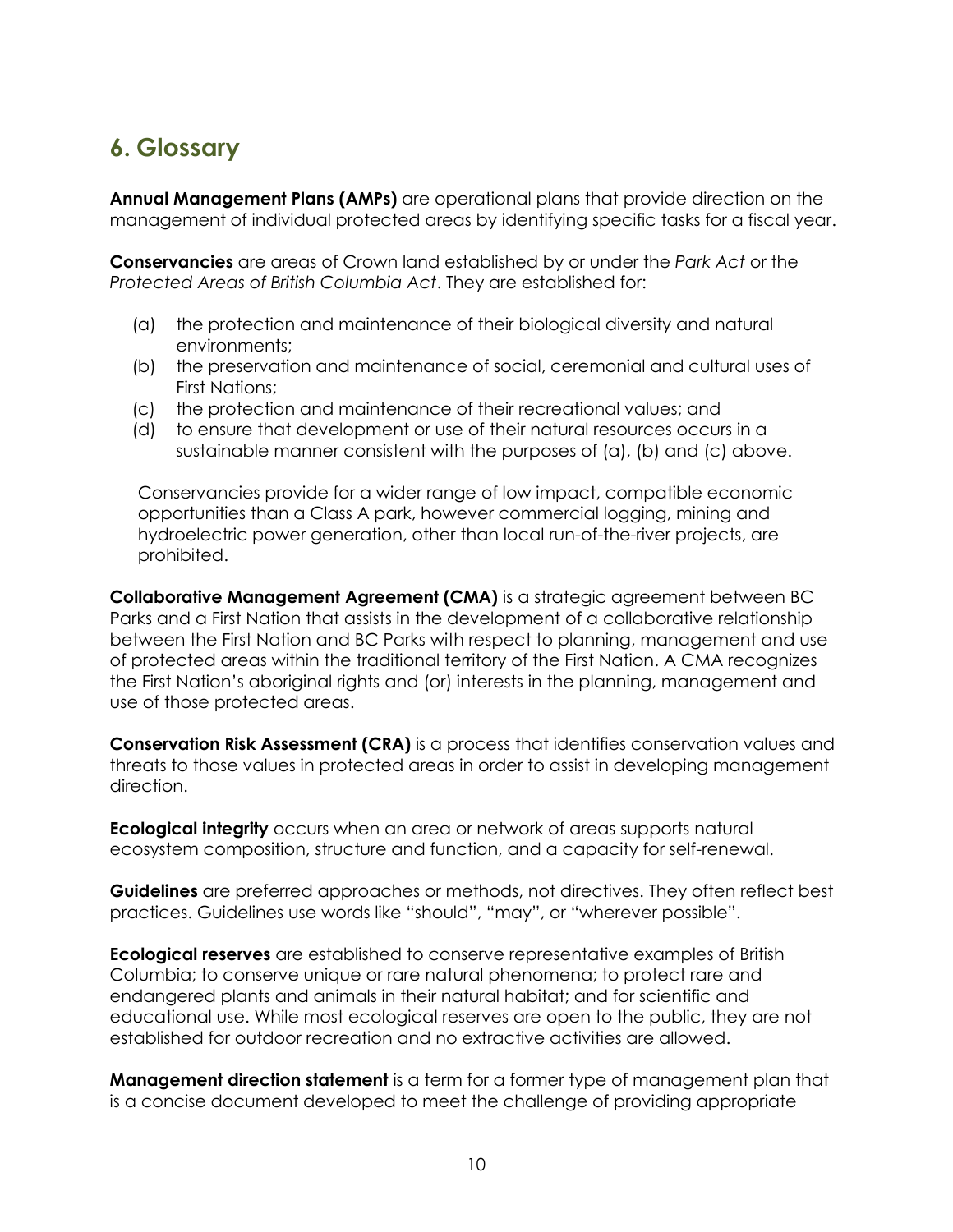management direction for protected areas within a reasonable time frame. They were shorter, simplified versions of management plans developed using only readily-available information and where there were fewer and/or less complex management issues.

**Management plan** is the approved document which provides strategic guidance for the management of a protected area.

**Policy** is a concise, formal statement of principles which indicate how BC Parks will act in a particular area of its operation and ensures that BC Parks deals with issues in a consistent, accountable and transparent manner. Words like "will" or "must" are used. In BC Parks, there are two levels of policy: strategic and operational.

*Strategic policy* is high level policy that supports the vision and foundation of BC Parks. It guides management planning at a province-wide scale. It is relatively static in that it reflects long-term management direction.

*Operational policy* guides the day-to-day operations of protected areas.

**Principles** are fundamental assumptions or precepts that provide the basis of reasoning or action. They normally reflect ideals that are implemented through objectives, policies, procedures, and guidelines.

**Protected Areas** are established under the *Environment and Land Use Act* and generally have one or more activities that are not usually allowed in a park (e.g., industrial road, pipeline, transmission line, communication site). Allowable activities are determined by specific provisions when the area is established as well as relevant sections of the *Park Act* and regulations.

**Protected area,** for the purposes of this policy manual, refers to any Class A park, Class B park, Class C park, conservancy or recreation area, established under the *Park Act* or the *Protected Areas of British Columbia Act,* or a Protected Area established under the *Environment and Land Use Act*.

**Parks** are areas of Crown land established or continued as a park under the *Park Act* or the *Protected Areas of British Columbia Act*. There are three classes of provincial parks:

- **Class A parks** are Crown land dedicated to the preservation of the natural environment for inspiration, use and enjoyment of the public. Activities such as grazing, hay cutting and other uses (except commercial logging, mining or hydro electric development) that existed at the time the park was established may be allowed to continue;
- **Class B parks** differ from Class A parks in that a Class B park may permit a broader range of activities and uses provided that such uses are not detrimental to the recreational values of the park; and
- **Class C parks** differ from Class A parks in that a Class C park must be managed by a local board. They are generally small and often close to urban areas. Commercial logging, mining or hydroelectric development is prohibited.